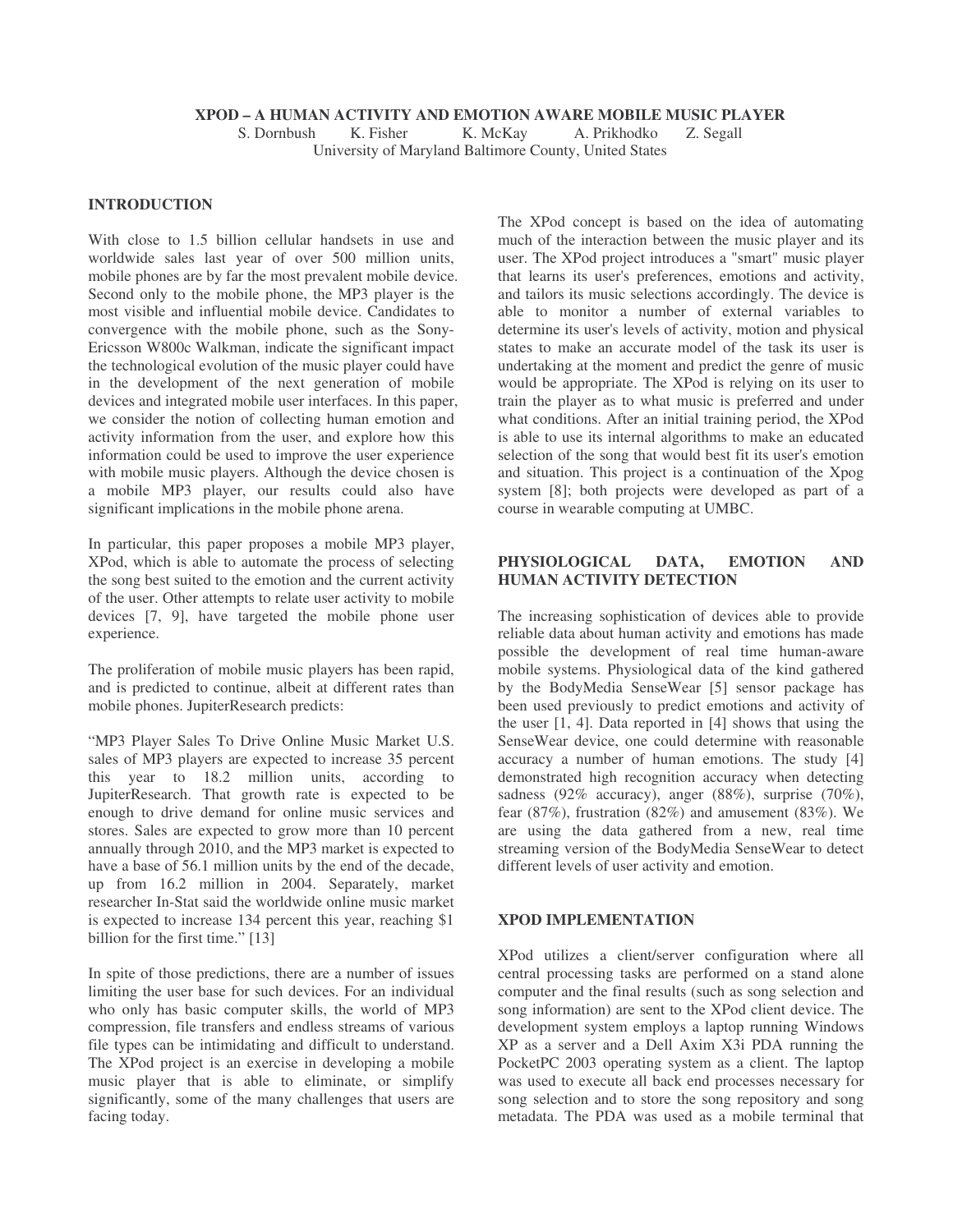provided a user interface with the server and the hardware necessary to output music to the user. The laptop and the PDA utilize WiFi networking to establish a two-way connection that allows the user to rate music, skip to the next song, and control the playback of music. Once the user makes a request to listen to music, the server wirelessly streams the music to the PDA, which in turn plays the musical selection.



**Figure 1.** Xpod user interface.

The music playback is initiated by pressing the "Play" button on the XPod PDA interface. Once the user has indicated his desire to begin to listen to music the server would then examine the data stream flowing from the BodyMedia device to determine the user's current state. The BodyMedia device, using a series of sensors, measures the rate of body movement, acceleration, and body heat from the user and wirelessly transmits the data obtained to the server.

To make a decision based on the state of the user's body, the server relies on a series of algorithms which determine the average and the standard deviation of values obtained from the BodyMedia sensors and compare the results to a pre-determined range that would correspond to "active", "passive" and "resting" states.

Once the state of the user is determined, that information is passed to the neural network engine, which compares the user's current state, time, and activity levels to past user song preferences matching the existing set of conditions and makes a musical selection. The neural network engine obtains user preference information by

querying a database that contains past user song selection information. The neural network makes its decision based on the user's past song ratings and the BodyMedia information that was associated with those selections. For instance, suppose the XPod user enjoys techno music during jogging sessions that are regularly scheduled every evening at 6pm. During the next jogging session, the neural network compares the status of the user's body motion - Active, the time of the day - 6:00 PM and past musical preferences and playback a Techno song.



**Figure 2.** Xpod system architecture.

During the neural network training stage the user listens to music played by the XPod and rates his song satisfaction using the GUI on the PDA. The user preference applies not only to a single song, but to the artist and genre of the song. To make sure that the neural network is able to correctly reference song information, each song's ID3 tags are modified to indicate the genre, artist, song title, album title and beats-per-minute (BPM). The song BPM was obtained by using the MixMeister BPM Analyzer application [10] to analyze the entire song library and write the BPM information to each song's ID3 tags. By comparing past user body states, BPM, genres and authors of the past song selections to the existing set of variables, the neural network makes an informed decision and selects an appropriate song. The song selection is then forwarded to the edna streaming server application [11], which makes a call to the music library and wirelessly transmits the song to the GSPlayer MP3 player application [12] on the PDA (see Figure 2).

## **EXPERIMENTATION WITH SENSEWEAR**

The first step towards supplying user's physical state information to the XPod was to create an algorithm that identifies the state of the user. The user's state was mapped to one of three distinct activity levels: "resting", "passive", or "active". In order to accurately determine the user's activity level, the BodyMedia device was used to gather physiological data. The device gathers data on transversal and longitudinal acceleration, galvanic skin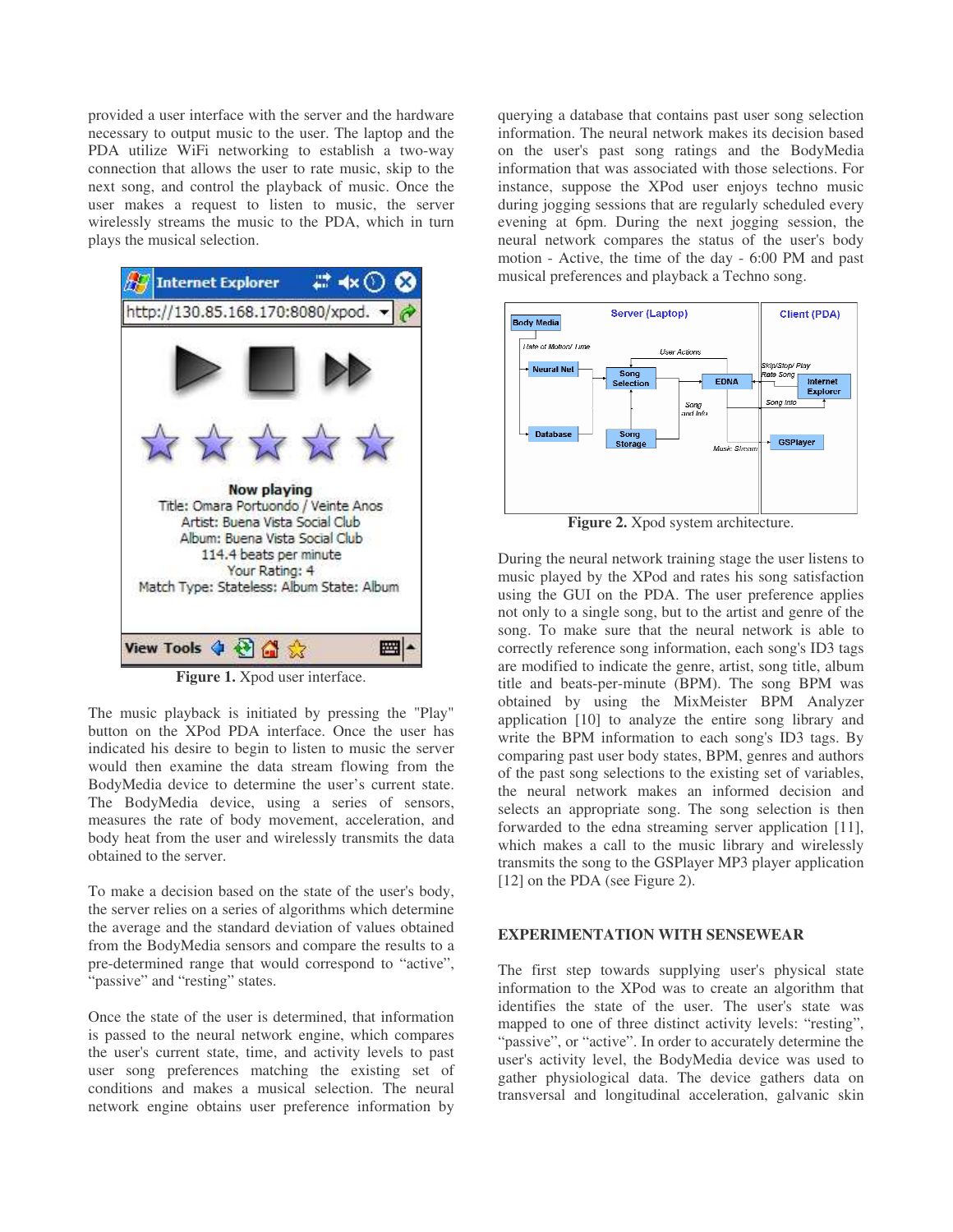response (GSR), skin temperature, heat flow, and nearbody temperature.

To learn an exact method to determine user's body state, several experiments were designed and tested with various individuals in an effort to understand the data and value ranges produced by the BodyMedia. To ensure that the testing covers as many possible ranges of activities and that results are not limited to single individual, various people of different genders, ethnicities and athletic abilities were monitored while performing four different activities: lying down, sitting at a desk, walking, and running.

# **Experiment 1: Lying Down**

The first test measured five subjects lying down in order to study a resting state. The following two graphs show the acceleration readings for one subject laying down over a ten minute period.



**Figure 3.** Lying down.

The graphs demonstrate that the acceleration values for both the transversal and the longitudinal accelerations are very steady and low. The other measured values such as GSR, temperature, and heat flow measurements also show consistently little to no fluctuations and because there is very little activity, the values do not change significantly. The GSR value, which is an important factor in determining body state, is consistently low and remains below 0.2 microSiemens. The results of this test were user-independent, as all subjects yielded similar responses.

#### **Experiment 2: Sitting Down**

The second test took measurements of five subjects in a relaxed state while sitting down and using a computer. Once again the acceleration values proved to be the only significant measurement as temperature values and GSR showed very little change and maintained a value close to 0.2 microSiemens. The acceleration values were steady over short intervals but showed some fluctuations over time.



**Figure 4.** Sitting down.

# **Experiment 3: Walking**

The next test measured subjects walking on a treadmill at a consistent pace for approximately ten minutes. The results of the walking test demonstrate significant differences over the previous tests. The acceleration readings display a much higher deviation over short intervals than previous the tests. Furthermore, the average acceleration value is very consistent over the course of the test and has a value of about 1.0 G.



**Figure 5.** Walking.

## **Experiment 4: Running**

The final test monitored several subjects while running on a treadmill. The average GSR values demonstrated a significant increase to values up to 3.5 microSiemens during the experiment. The acceleration readings also showed a sizable increase with respect to both the average value and the deviation values.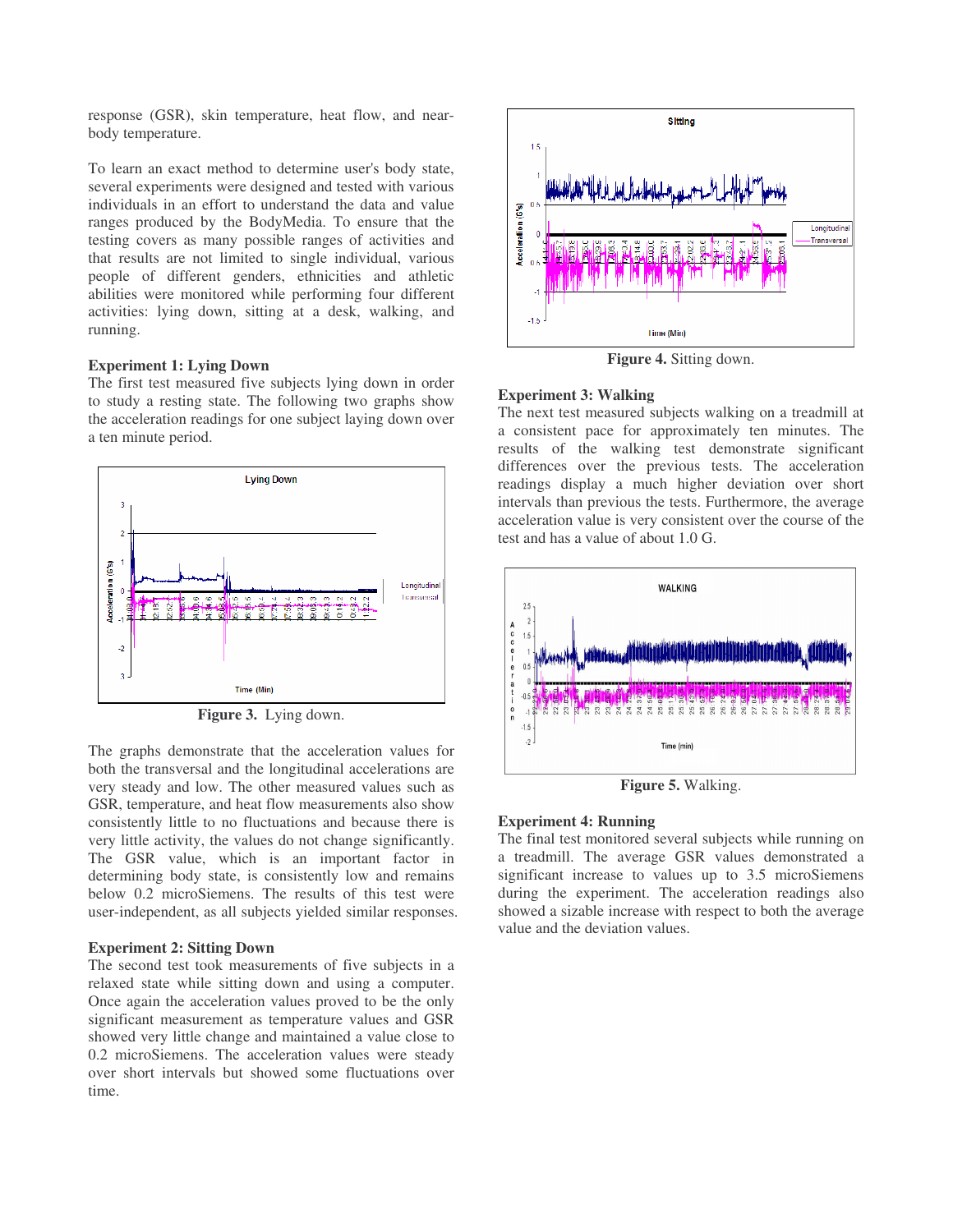

**Figure 6.** Galvanic skin response (GSR) measured during running test of Asian male



**Figure 7.** Longitudinal acceleration measured during running test of Asian male

# **RESULTS**

Based on the data that was collected over multiple trials from multiple subjects it was possible to create a relation and determine a value range that would allow the XPod software to accurately determine user state. Since the value ranges between different body states showed noticeable differences, the process of distinguishing the state of the user is much easier and accurate. The relation uses several weighted calculations to compute an integer that maps to one of three states. The first part of the calculation considers the standard deviation values of the accelerations. The standard deviation value is independent of the average value and instead represents the consistency of the acceleration values. When the acceleration values fluctuate rapidly over short time intervals, it signifies increased activity by the user. The second important part of the equation considers the average GSR value over a period of time. The program is set to continuously update the mapped value and reevaluate the state of the user.

**Connecting the user state with music**

The user's state is connected with the music in two ways. The first is through the preference database. When a user records their preference for a given song, their preference is stored for their current state. To determine a users preference for a given song a series of queries are executed. If an exact match for the song cannot be found in the preference database an average of similar songs is used. If an exact match for the song name cannot be found the average of other songs on the album will be used. If no other songs on the album have been rated, then the average of other songs by the artist will be used. If no songs by this artist have been rated, then the average of songs in the same genre is used. This information is used to estimate the user's preference of this song in their current state.

This series of queries is executed twice. To determine a user's preference for a song two queries are executed:

- 1. How much does the user like this song in this state? Only look at records that match the user's current state.
- 2. How much does the user like this song over all? Look at any records regardless of state.

If an exact match for the song in the given state is found, that is used. If not, an average of the two preference values is used.

The second method of connecting the user's state with the music is through the neural network. The neural network is passively trained by the users' actions. XPod records when the user skips a song and when the user listens to the entire song. If a user skips a song it is a message to XPod that this song was not an appropriate song for this time. The neural network learns under what situations a user will skip a song. If the neural net believes that a user would skip a recommended song; XPod will skip that song for the user. The neural networks are implemented using the Joone neural network package [3]. The network is a fully-connected feed-forward network.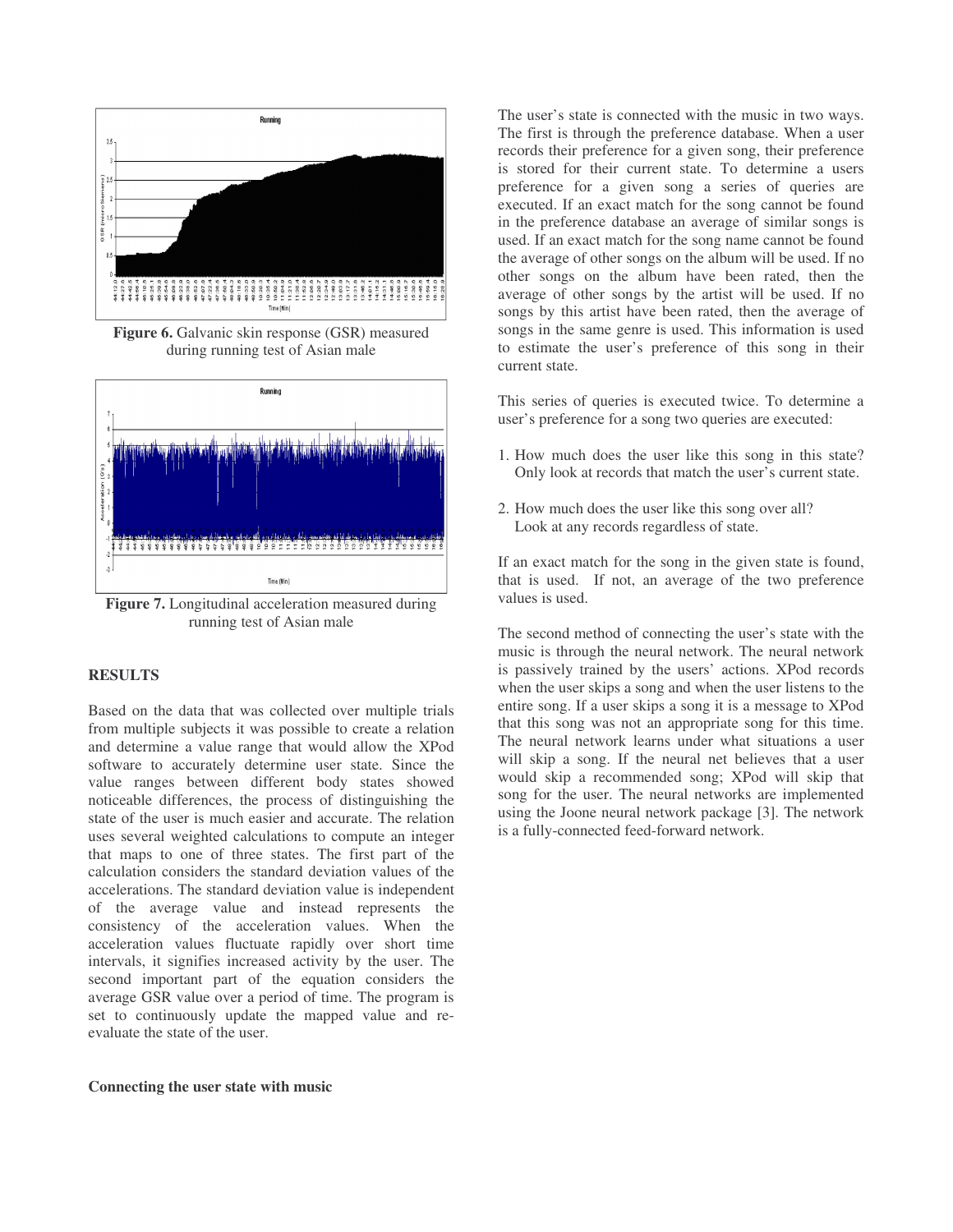

**Figure 8.** Neural network format.

## **EXPERIMENTATION WITH XPOD**

The XPod system was trained to play different music based on the user's activity level. A simple pattern was used so the state dependant customization could be verified. While a typical user would decide listening preferences based on a large number of criteria, in the experiment the user rated songs only according to their beats per minute. The experiment was to see if XPod could learn a simple pattern of user preference. In the test scenarios, while active the user rated fast songs (high beats per minute (BPM)) high and rated slow songs (low beats per minute) low. While the test user was inactive, they followed the opposite listening preferences; fast songs where rated low and slow songs where rated high. The experiment was designed so that the success could be easily validated. If the system performed as desired the average BPM would change over time.



**Figure 9.** XPod Training Results.

The experiment consisted of six training sessions. During the active training sessions the test user ran on a treadmill. During the resting training sessions the test user was using a computer. During each session the user rated music as they listened to music being played.

XPod successfully learned the pattern of listening behavior exhibited by the test user. In the initial sessions the average BPM was the same for both active and resting. As the training proceeded the XPod learned the desired behavior and chose music to match the preferences of the test user.

In this experiment the pattern of listening was trivial, but easily testable. These algorithms should be able to learn much more complicated patterns of music preference.

## **CONCLUSION**

XPod automates the process of manually choosing music best suited for a user's current activity. The success of the initial implementation of XPod concepts provides the basis for further exploration of human- and emotion-aware mobile systems. Our current work is investigating the notion of closed loop emotion based mobile devices. Such new user experiences should be considered possible (if not highly probable) components of future user experience and technology. While preliminary, the XPod work presented here is an attempt is to provide an activity and state aware user experience, producing a technology that may change the way people experience digital music on mobile devices.

## **REFERENCES**

1. C. Lisetti, F. Nasoz, C. LeRouge , O. Ozyer , K. Alvarez (2003). Developing multimodal intelligent affective interfaces for tele-home health care. *Application of affective computing in human—Computer interaction* (pp 245-255), Volume 59, Issue 1-2

2. Healy. J, Picard. R, Dabek. F(1998). A new affect perceiving interface and its application to personalized music selection*. Proceeding of Workshop on perpetual user interfaces*

3. http://www.jooneworld.com/

4. Fatma Nasoz, Kaye Alvarez, Christine L. Lisetti, Neal Finkelstein. Emotion Recognition from Physiological Signals for Presence Technologies International Journal of Cognition, Technology and Work - Special Issue on Presence, Vol 6(1), 2003.

5. www.bodymedia.com

6. Segall Z., Bylund M and Frank N. The aWare Messenger – a case study in Human Aware Computing, MOBILITY 2004, Singapore, 2004.